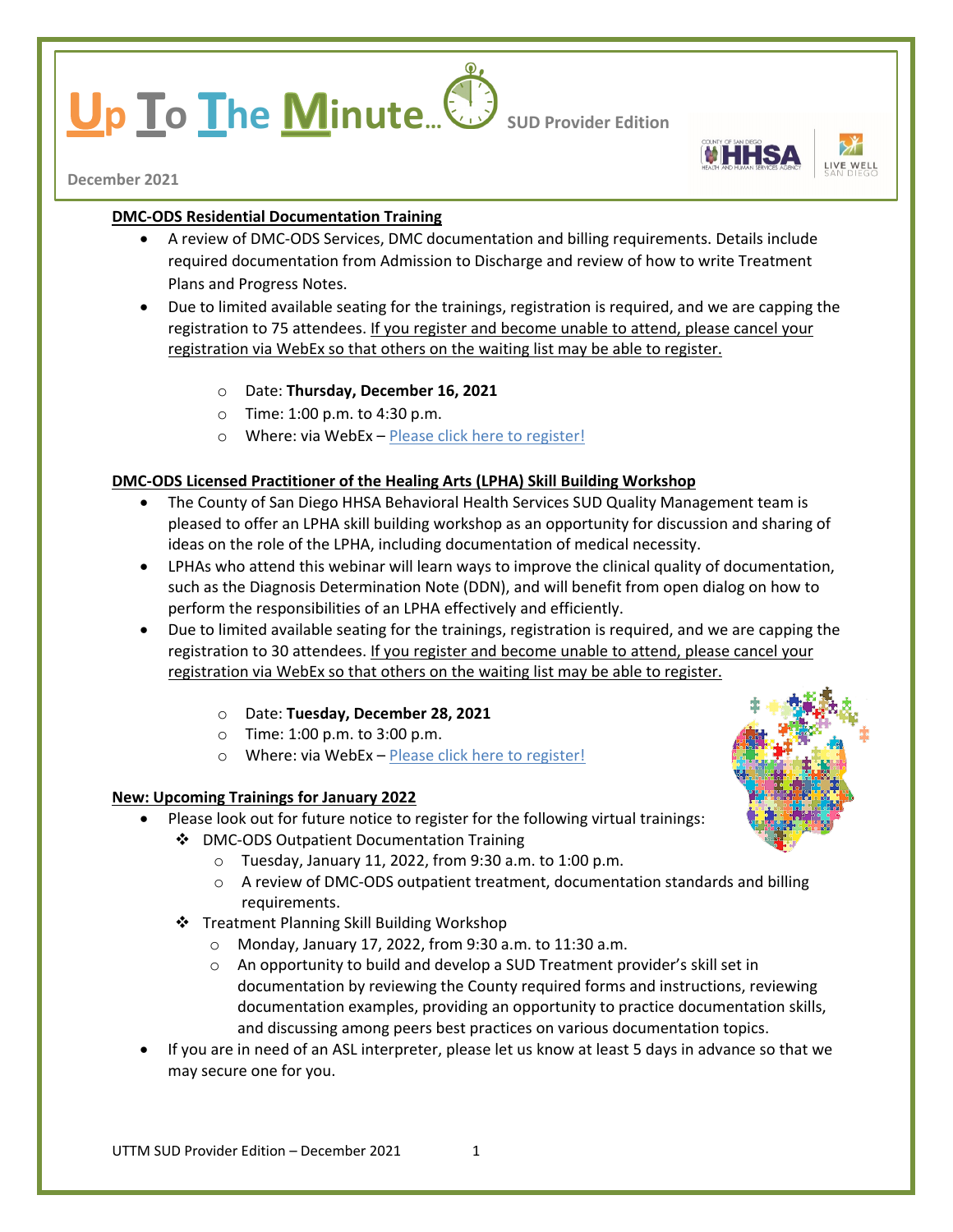## **All Behavioral Health Services Providers | Quarterly Tele-Town Hall**

- Due to public health guidelines, the SUD Treatment Providers meeting will be on hold until further notice.
- In the meantime, all providers are encouraged to attend the All BHS Providers COVID-19 Tele-Town Halls, which will be scheduled to occur quarterly.
- Look for a separate invite/email to be sent prior to the tele-town halls.

## **SUD Quality Improvement Partners (QIP) Meeting**

The QIP is a monthly meeting for all DMC-ODS Providers to get the most up to date information on all things Quality Management, Management Information Systems and Performance Improvement. The expectation is that this meeting is attended by all DMC-ODS contracted providers. The program manager and quality assurance staff monthly attendance is expected as part of your contract. If you are unable to attend, please send a designee to cover.

# o Date: **Thursday, December 9, 2021**

- o Time: 10:00 a.m. to 11:30 a.m.
- $\circ$  Where: via WebEx Participation information sent by email prior to the meeting.

# **Mega Regs/Network Adequacy: System of Care Application (SOC) Reminders**

- Providers are expected to **frequently** update their current profile (community-based locations, cultural competency hours, etc.) in the SOC application **as changes occur** to show accurately on the provider directory.
- Providers are expected to attest to all SOC information **monthly**.
- Program managers are expected to visit the SOC to review program's information and attest to information **monthly**.
- New hires and transfers are expected to register promptly, and attest to information once registration is completed.
- If you have any questions regarding registration, login, or the SOC Application, please reach out to the Optum Support Desk at 800-834-3792, Option 2, or email [sdhelpdesk@optum.com.](mailto:sdhelpdesk@optum.com)

## **Reminder: Residential and Counselor Complaints**

- Certain incidents must be reported by residential SUD programs to DHCS. Outpatient programs are not required to report incidents but are able to if they would like to.
- Incidents include:
	- o Death of any resident from any cause, even if death did not occur at facility.
	- o Any facility related injury of any resident which requires medical treatment
	- $\circ$  All cases of communicable disease reportable under Section 3125 of the Health and Safety Code or Section 2500, 2502, or 2503 of Title 17, California Administrative Code shall be reported to the local health officer in addition to the Department
	- o Poisonings
	- o Natural disaster
	- o Fires or explosions which occur in or on the premises
- Reporting methods include:
	- o Programs must make a telephonic report to DHCS Complaints and Counselor Certification Division at (916) 322-2911 within one (1) working day.
	- $\circ$  The telephonic report must be followed with a written report to DHCS within seven (7) days of the event.
	- o Death reports must be submitted via fax to the DHCS Complaints and Counselor Certification Division at (916) 445-5084 or by email t[o DHCSLCBcomp@DHCS.ca.gov.](mailto:DHCSLCBcomp@DHCS.ca.gov)
	- o [Form 5079 Unusual Incident/Injury/Death Report](https://www.dhcs.ca.gov/provgovpart/Documents/DHCS-5079-Unusual-Incident-Report.pdf)

UTTM SUD Provider Edition – December 2021 2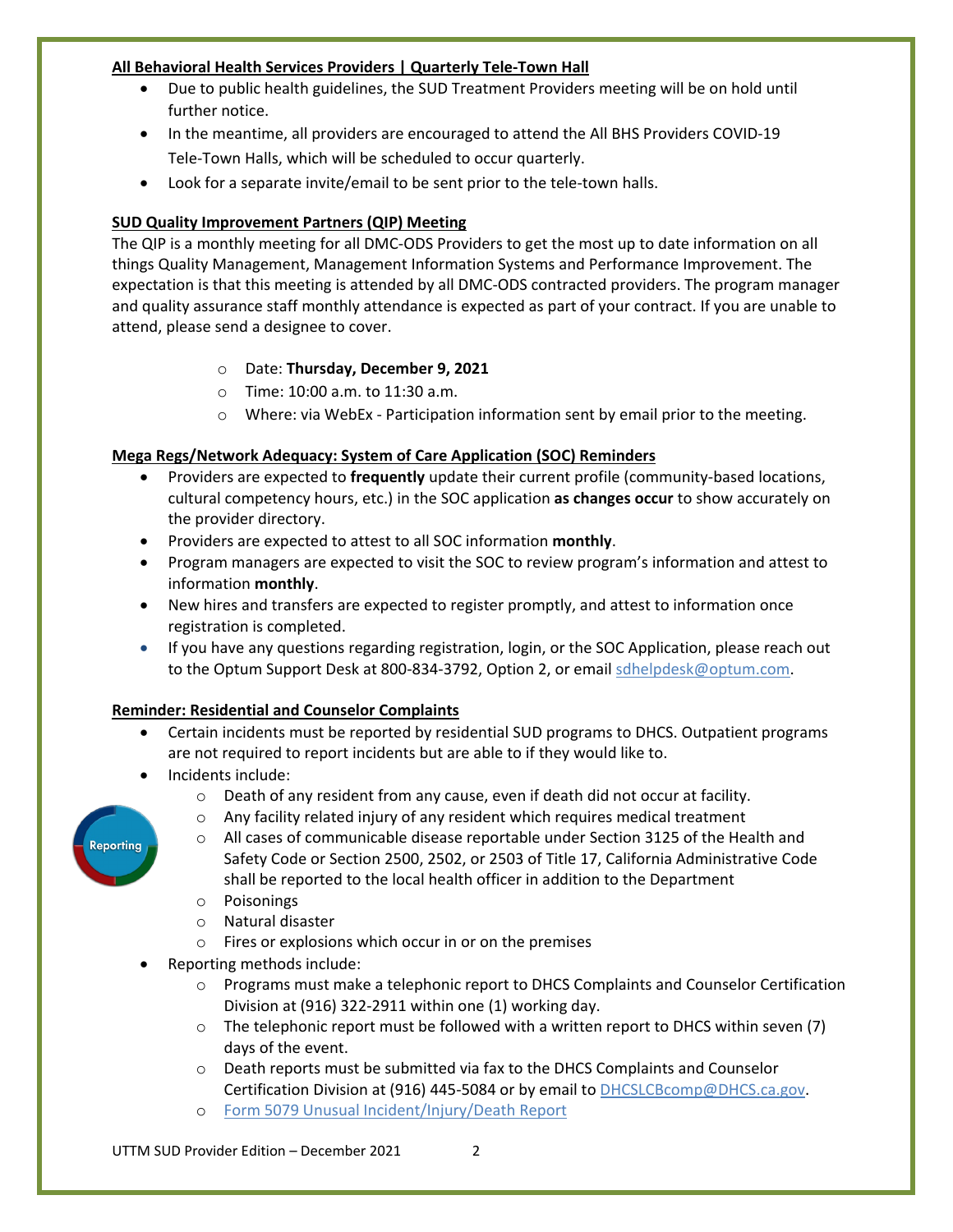## **Update: RS concurrent with other levels of care**

- Per [DHCS Info Notice 21-020,](https://www.dhcs.ca.gov/Documents/BHIN-21-020-DMC-ODS-Clarification-on-Recovery-Services.pdf) access to RS is expanded to include:
	- o After a client completes treatment
	- o Immediately after incarceration
	- $\circ$  Concurrent or same day services while a client is receiving MAT and/or OTP services
	- $\circ$  Concurrent or same day services while a client is receiving other DMC services and other LOC as clinically indicated.
- Concurrent RS services while a client is in other DMC services or LOC will primarily occur during transitions to eliminate gaps in treatment.
- DHCS is revising the Same Day Billing Matrix to reflect these changes. We will provide an update when it becomes available.

## **Reminder: Certificates for QM Trainings**

- As of 12/1/2021, SUD QM no longer provides certificates to staff attending SUD QM trainings (live, virtual, recorded webinars).
- Programs shall continue to track training attendance using the SSR to report to CORs.
- All training attendance is tracked and monitored by SUD QM so COR teams can verify program training attendance.

# **Reminder: Client Contacts, Timely Access Monitoring, and Urgent Requests**

- All client requests for services shall be documented as an initial contact with the first, second and third available appointment dates regardless of date requests made by clients. This includes when clients are asked to call back daily to check availability.
- Client contacts documenting requests for services shall include if the request is 'urgent'.
- Urgent care is defined as a condition perceived by a beneficiary as serious, but not life threatening. A condition that disrupts normal activities of daily living and requires assessment by a health care provider and if necessary, treatment within 48 hours.
- For programs not open 24/7, consider whether or not you can provide a service within 48 hours and whether the client's condition would be worse if services were not provided within 48 hours.
- Client contact data is required for clients admitted and those not admitted to programs.
- Capturing this data is important to ensure our access time date is accurate.
- Client addresses shall be obtained from clients in order to issue NOABD's for non-compliance with outpatient and OTP timely access standards.

## **Reminder: Medication Monitoring for OTP programs and Extended MAT Services**

- Medication Monitoring for the period of Oct-Dec (Q2) will be due by Jan. 15, 2022.
- The tool has been updated to include a new question for OTPs regarding testing for Hepatitis C, Fentanyl and Oxycodone.
- The testing is being implemented starting 1/1/2022. If your program has already started, please address the question, if not, please mark N/A. Note: Any submission after 1/1/22, the question must be answered yes or no.
- The updated Medication Monitoring forms are posted to the Optum site under the "Monitoring" tab.
- Programs providing additional or extended MAT services will need to start the Medication Monitoring process. See SUDPOH G.8.
- Reminder Ensure all the fields are completed, including contract number, DMC provider number, discipline (license designation such as MD or LMFT), and job title. Submit to [QIMatters.HHSA@sdcounty.ca.gov](mailto:QIMatters.HHSA@sdcounty.ca.gov) or fax (619) 236-1953.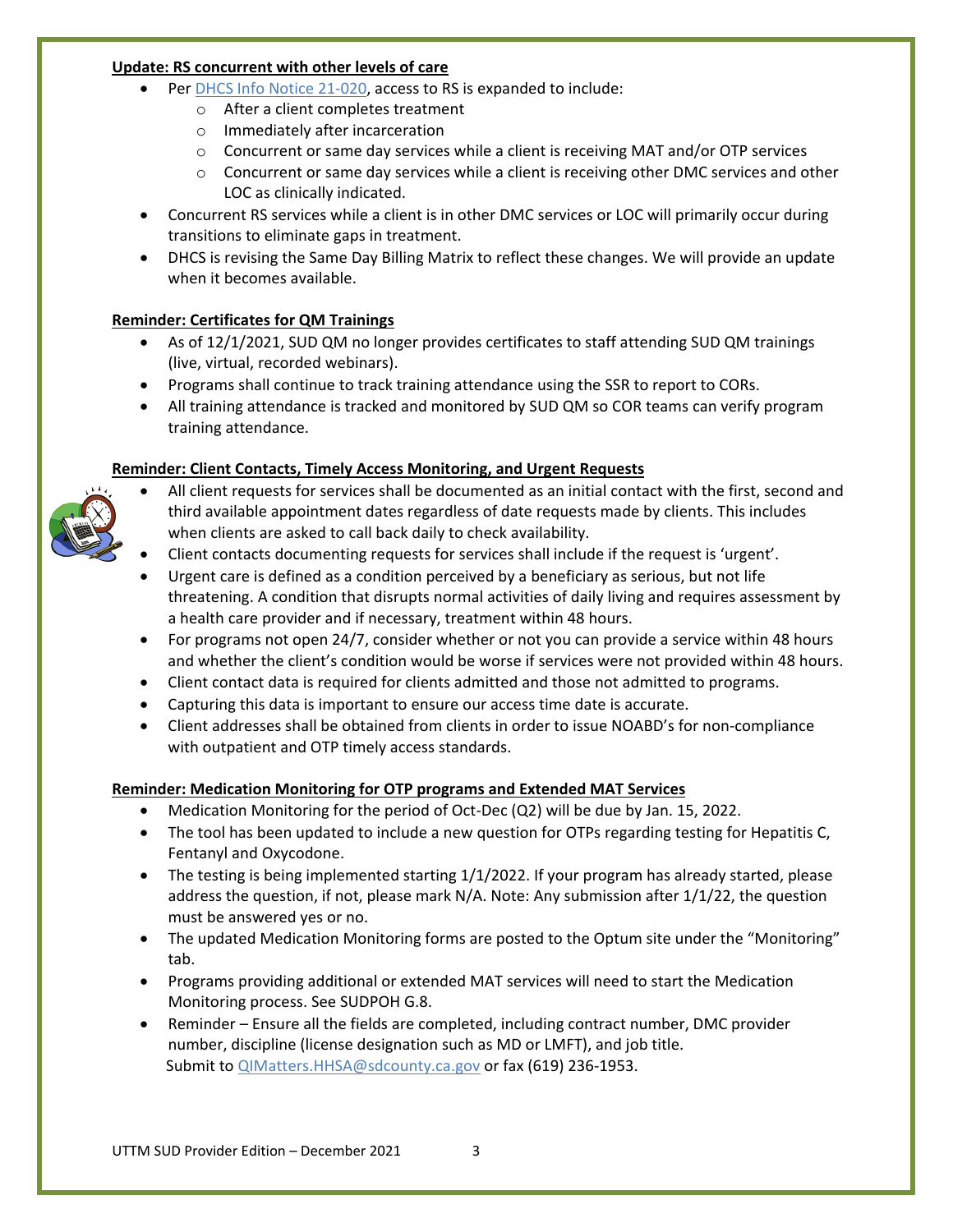### **Reminder: DMC Recertification Requirements**

- DHCS requires DMC providers complete a recertification process every five years in order to maintain their DMC certification.
- DHCS will notify providers in writing when they are required to submit a continued enrollment application.
- DHCS may allow providers to continue delivering covered services to clients at a site subject to on-site review by DHCS as part of the recertification process.
- Providers are encouraged to review recertification dates and requirements.
- NOTE DHCS is issuing notices to providers who have not billed for a year, requesting status in order to continue as an active DMC provider. If your program receives this notice, please email QI Matters.
- NOTE DHCS has resumed in person, unannounced recertification visits. If your program is notified of a visit, please email QI Matters.

## **RADT-I Credentialing Update**

- CCAPP has temporarily waived the 9-hour education requirement prior to initial registration as an RADT-I.
- Under this waiver, a new RADT-I has 90 days to complete the 9-hour requirement, or their registration is expired. If the registration expires, the staff will no longer be able to provide services in DMC-ODS.
- Programs are encouraged to be aware if staff are registered under this waiver and complete the 9-hours before the  $90<sup>th</sup>$  day.

## **Reminder: Record Retention**

- Programs are reminded that beneficiary records must be kept for a minimum of 10 years from the finalized cost settlement process with the Department of Health Care Services.
- As part of records retention, programs are reminded that any completed paper or electronic documentation that is entered as part of the beneficiary record should not be deleted, shredded, or otherwise destroyed.

## **UTTM Tip of the Month**

Progress notes are required for substantiating claims. Each service provided requires a completed progress note.

- All fields on the document need to be completed (do not leave any blanks).
- Ensure that every client and every contact is unique, from note to note and chart to chart. Documentation should be different each and every time.
- Addressing all 4 prompts for narrative of note. If these are not addressed, this can lead to disallowances.
	- $\checkmark$  Provider support and interventions
	- $\checkmark$  Description of client's progress on treatment plan problems/goals/action steps/objectives/referrals
	- $\checkmark$  Ongoing plan including any new issues
	- $\checkmark$  If service is provided in the community, identify the location and how confidentiality was maintained
- If an EBP was used during the session, document specific techniques or interventions, i.e., explored ambivalence with client.
- If it's not written down, it didn't happen*.*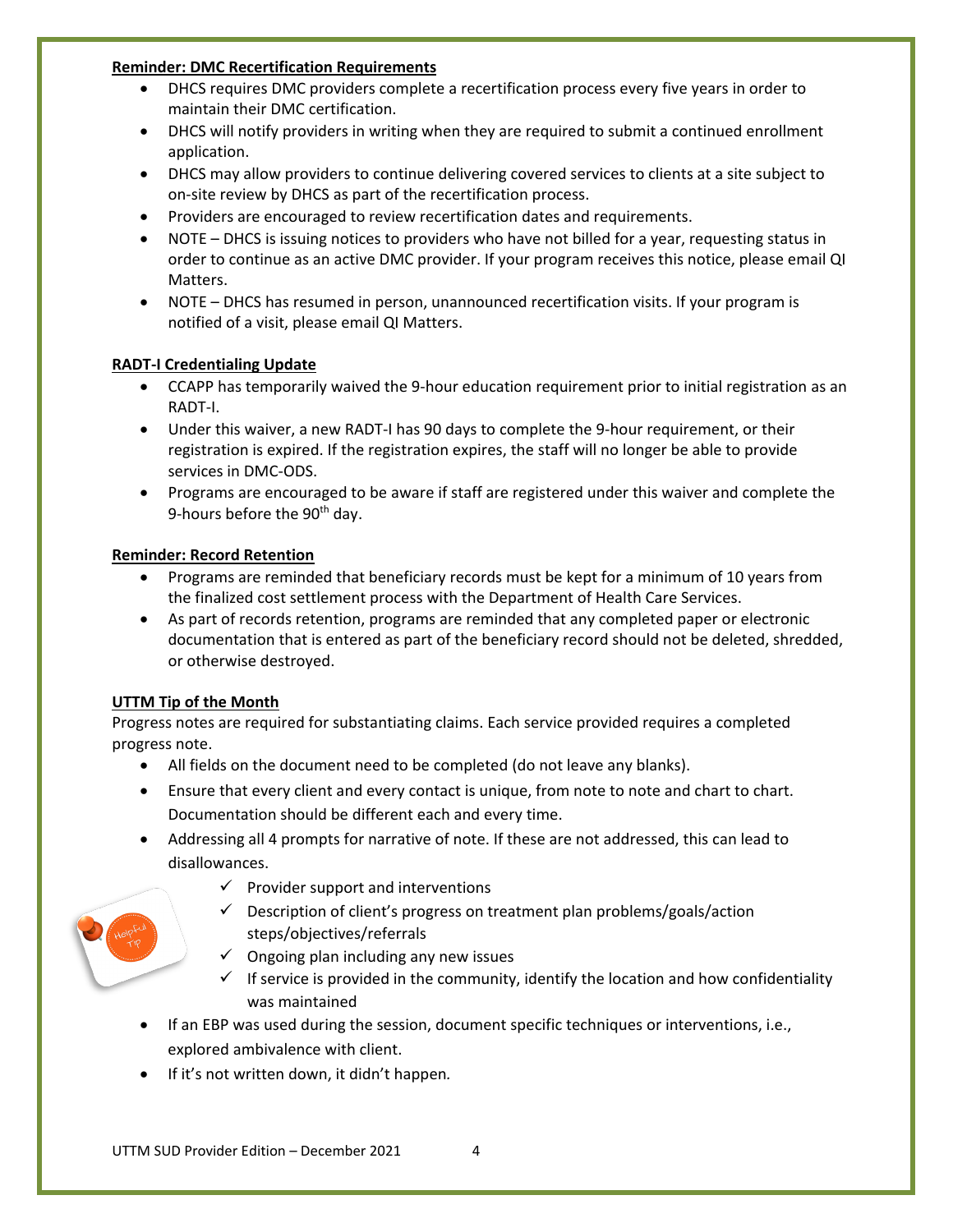## **SUD Billing Unit**

#### **Billing Reminders:**

**Medicare Advantage: Clients with dual eligibilities (those with Medicare Part C and Medi-Cal)**

**A. Outpatient and Residential Providers are NOT required to bill Medicare Part C if a client has the following:**

1) Blue Shield Promise Health Plan- Part C

OTHER HEALTH INSURANCE COV UNDER CODE F - MEDICARE PART C HEALTH PLAN. CARRIER NAME: BSC PROMISE HEALTH PLAN. COV: OIM VR.

2) Health Net- Part C

MEDI-CAL. OTHER HEALTH INSURANCE COV UNDER CODE F - MEDICARE PART C HEALTH PLAN. CARRIER NAME: HEALTH NET OF CA. COV: OIM R.

3) Molina Healthcare of California- Part C

**B. OTP Providers MUST bill Medicare, including all Medicare Part C/Medicare Risk Plans/Cal Medi-Connect risk insurance.** 

**Management Information Systems (MIS)**

#### **SanWITS Passwords**



• When setting up credentials **DO NOT** select "Remember Password"; this is causing issues when a new password is created.

## **OTP Providers – Long Lasting Injectable Services Added Dec 1, 2021**

- User will now see additional services on the encounter screen for long lasting injectable dosing.
	- o Sublocade Injectable (Brand name)
	- o Vivitrol Injectable (Brand name)
- This is a monthly dose.

## **Reminder: New Telehealth and Telephone Services will be available Dec 10, 2021**

- According to state requirements Telephone and Telehealth specifiers must be added to claims submitted to DMC.
- Tip sheet will be added to Optum under the SanWITS tab.
- DHCS will be utilizing this data to inform future policy and recommendations surrounding telehealth.

## **What you will see upon completion of SanWITS implementation:**



- On the Encounter screen's Service drop down menu, user will see additional services specifically for Telehealth and Telephone easily identified by the word telehealth or telephone as part of the description – such as Individual Counseling OS-Telehealth.
- The Service Location drop down menu will now **only** show *Residential Substance Abuse TX Facility* and *Non-residential Substance Abuse TX Facility* to select.
- Service and Contact Type must both indicate whether the service was provided by Telehealth or Telephone.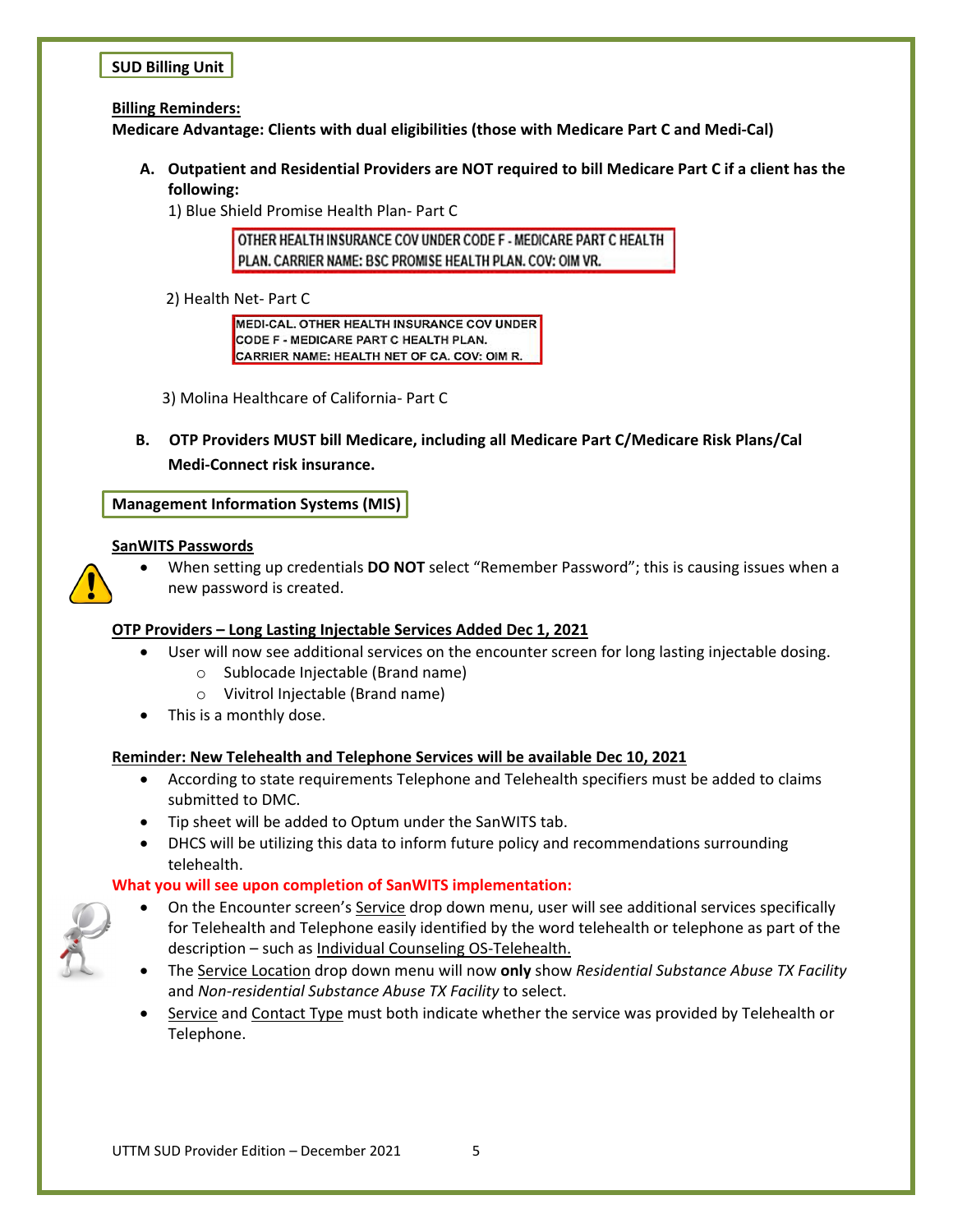## **SanWITS Quarterly Users Group Meeting – Let's Get Together!**

• Purpose of the Users Group - review and educate State Reporting for CalOMS, ASAM, and DATAR, SanWITS updates, changes in system requirements, Billing & QM updates for the users, and assist with User concerns.



- $\circ$  Next meeting: Monday, Jan 24, 2021, at 9:00 a.m.  $-11:00$  a.m. o RSVP please, WebEx invite will be sent
- o At least one representative from each facility is highly recommended
- $\circ$  Quarterly meetings are expected to occur on the 3<sup>rd</sup> Monday each quarter
	- $\triangleright$  Jul, Oct, Jan, Apr
- o ASL Interpreters have been requested for each meeting
- **We welcome and encourage you to send us agenda items to be covered during our meetings** [SUD\\_MIS\\_Support.HHSA@sdcounty.ca.gov](mailto:SUD_MIS_Support.HHSA@sdcounty.ca.gov)

#### **Billing Unit - SanWITS Billing Classes**

- As most of us are still adjusting to remote work, we're also learning new ways to continue servicing our customers. The SUD Billing Unit will continue conducting the billing training online.
- Our team will send an email to all programs to inquire what web conferencing platform or application you use for audio and/or video conferencing or training. Currently, the Billing Unit uses the Microsoft Teams application.
- Also, to schedule your billing training or if you have billing questions, please call our main line: 619-338-2584. You can also email us at [ADSBillingUnit.HHSA@sdcounty.ca.gov.](mailto:ADSBillingUnit.HHSA@sdcounty.ca.gov)
- Prerequisite required: SanWITS lntro to Admin Functions training and one of the following encounter trainings – 1) Residential -Bed Management & Encounters training, or 2) Outpatient/OTP Group Module & Encounters training

#### **SanWITS Virtual Trainings Provided**

- Register online with RegPacks at: <https://www.regpack.com/reg/dmc-ods>
- Registration will close 7 days prior to the scheduled class date in order to allow time for individual staff account setups and other preparation needed.
- Attendees for Virtual Training will receive an email on the morning of training between 8:30 AM – 8:45 AM
	- $\circ$  Trainer email with training materials, resources, and specific instructions for virtual class
	- $\circ$  If staff do not receive emails by 9:00 AM, email sdu sdtraining@optum.com to get the issue resolved.
- Type of Training Classes:
	- 1. SanWITS Intro to Admin Functions (IAF) SanWITS functions that are applicable to All program types
	- 2. Residential Facilities Bed Management & Encounter Training
	- 3. Outpatient / OTP Facilities Group Module & Encounters Training
	- 4. SanWITS Assessments (SWA)– designed for direct service staff who complete Diagnostic Determination Note (DDN), Level of Care (LOC) assessments, Discharge Summary, and Risk and Safety Assessment
	- 5. SanWITS Treatment Plan (STP) -designed for direct service staff who complete and/or finalize Treatment Plans (prerequisite SWA training)
- **All required forms are located on the "Downloadable Forms" tab. Note: If the 3 forms are not fully processed by MIS 7 days prior to the scheduled training, staff will not be able to attend training regardless of receiving training confirmation**.
- All credentials and licenses will be verified with the appropriate entities for SanWITS access**.**
- Upon completion of training, competency must be shown to gain access to the system. If competency is not achieved, further training will be required.

UTTM SUD Provider Edition - December 2021 6